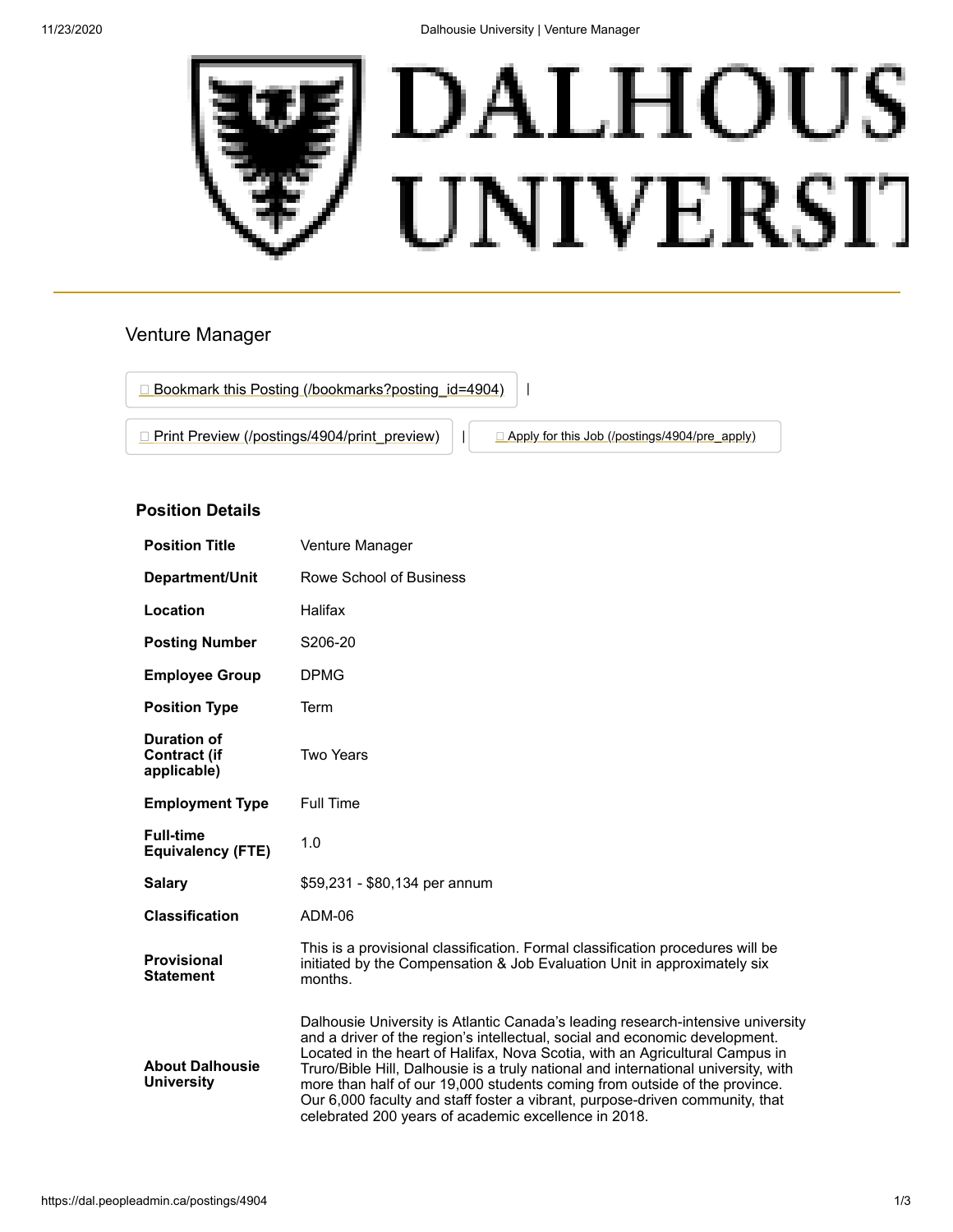| <b>Job Summary</b>                    | The Creative Destruction Lab (CDL) Atlantic, housed at the Rowe School of<br>Business, provides startups with access to a network of accomplished<br>entrepreneurs and investors. Originally conceived at the University of Toronto's<br>Rotman School of Management, CDL is one of the world's premier seed stage<br>programs for massively scalable science-based ventures. The program targets<br>companies that have the potential to transform our social, industrial and<br>economic landscape. Reporting to the Associate Director, Ventures, the<br>Venture Manager will support the CDL-Atlantic operations including venture<br>management and recruitment, business development support and leading<br>initiatives to support the growth and continuous improvement of the global<br>program.                                                                                                                                                                 |
|---------------------------------------|--------------------------------------------------------------------------------------------------------------------------------------------------------------------------------------------------------------------------------------------------------------------------------------------------------------------------------------------------------------------------------------------------------------------------------------------------------------------------------------------------------------------------------------------------------------------------------------------------------------------------------------------------------------------------------------------------------------------------------------------------------------------------------------------------------------------------------------------------------------------------------------------------------------------------------------------------------------------------|
| <b>Key</b><br><b>Responsibilities</b> | - Identify and build relationships with venture capital funds, incubators and<br>accelerators, and technology associations to secure a strong pipeline of high<br>quality CDL-Atlantic applicants.                                                                                                                                                                                                                                                                                                                                                                                                                                                                                                                                                                                                                                                                                                                                                                       |
|                                       | - Create analytical tools and evaluation frameworks to assess fit for early stage<br>start-ups that apply for the CDL program.                                                                                                                                                                                                                                                                                                                                                                                                                                                                                                                                                                                                                                                                                                                                                                                                                                           |
|                                       | - Provide business development support to program participants, including<br>managing and directing the participants on feedback received by their<br>mentors.                                                                                                                                                                                                                                                                                                                                                                                                                                                                                                                                                                                                                                                                                                                                                                                                           |
|                                       | - Support CDL-Atlantic operations, which includes event planning as required.                                                                                                                                                                                                                                                                                                                                                                                                                                                                                                                                                                                                                                                                                                                                                                                                                                                                                            |
|                                       | - Collaborate with counterparts in leading institutions across Canada, the US<br>and Europe.                                                                                                                                                                                                                                                                                                                                                                                                                                                                                                                                                                                                                                                                                                                                                                                                                                                                             |
|                                       | - Contribute to global network projects and deliverables as required.                                                                                                                                                                                                                                                                                                                                                                                                                                                                                                                                                                                                                                                                                                                                                                                                                                                                                                    |
|                                       | - Manage Junior Venture Managers (MBA students), including recruitment,<br>supervision, evaluation and training.                                                                                                                                                                                                                                                                                                                                                                                                                                                                                                                                                                                                                                                                                                                                                                                                                                                         |
| <b>Note</b>                           | As dictated by business needs, work outside normal business hours is<br>required. Occasional travel is also required.                                                                                                                                                                                                                                                                                                                                                                                                                                                                                                                                                                                                                                                                                                                                                                                                                                                    |
| <b>Qualifications</b>                 | Undergraduate degree in Business or related field with five years' experience<br>in a related field (or equivalent combination of training and experience) is<br>required. Experience in STEM/ technology-related fields is preferred. Must<br>have strong analytical skills and understanding of business models and drivers<br>of success in start-ups across several verticals. Ability to use tact and<br>diplomacy to build and maintain strong relationships with program participants<br>and multiple levels of stakeholders. Strong time management skills,<br>adaptability and flexibility are required to adapt to multiple changing priorities<br>and short deadlines. Demonstrated experience with start-ups, technology<br>companies or venture capital is an asset. Ability to analyze and systematically<br>evaluate participants, including proficiency with financial modeling, conducting<br>market analysis and strategic planning is a strong asset. |
| <b>Job Competencies</b>               | The successful candidate is expected to demonstrate proficiency in<br>Dalhousie's core and leadership competencies<br>(https://www.dal.ca/dept/leaders.html), in particular:<br>- Respect & Inclusion<br>- Adaptability<br>- Knowledge & Thinking Skills<br>- Relationship Building<br>- Change & Innovation                                                                                                                                                                                                                                                                                                                                                                                                                                                                                                                                                                                                                                                             |
| Additional<br><b>Information</b>      | Dalhousie University supports a healthy and balanced lifestyle. Our total<br>compensation package includes a defined benefit pension plan, health and<br>dental plans, a health spending account, an employee and family assistance<br>program and a tuition assistance program.                                                                                                                                                                                                                                                                                                                                                                                                                                                                                                                                                                                                                                                                                         |